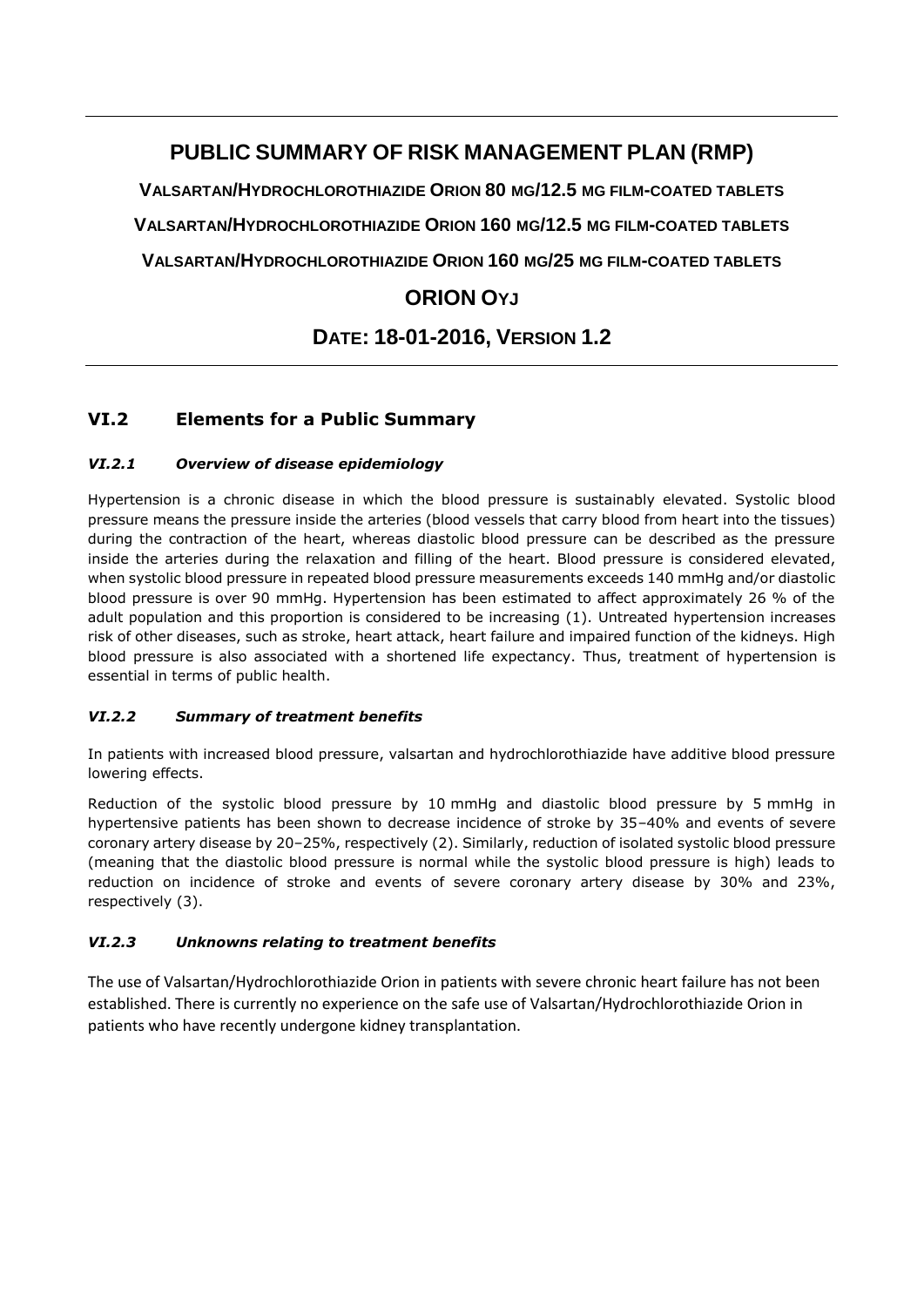## *VI.2.4 Summary of safety concerns*

### **Important identified risks**

| <b>Risk</b>                                                                                 | What is known                                                                                                                                                                                                                                                                                                                                                                                                                                                                                                                                                                                                                                                                                                 | Preventability                                                                                                                                                                                                                                                                                                                                                                                                                                              |
|---------------------------------------------------------------------------------------------|---------------------------------------------------------------------------------------------------------------------------------------------------------------------------------------------------------------------------------------------------------------------------------------------------------------------------------------------------------------------------------------------------------------------------------------------------------------------------------------------------------------------------------------------------------------------------------------------------------------------------------------------------------------------------------------------------------------|-------------------------------------------------------------------------------------------------------------------------------------------------------------------------------------------------------------------------------------------------------------------------------------------------------------------------------------------------------------------------------------------------------------------------------------------------------------|
| Allergic reactions                                                                          | Allergic reactions to valsartan or<br>hydrochlorothiazide exists and is<br>a contraindication for use of<br>Valsartan/Hydrochlorothiazide<br>Orion. In addition, allergic<br>reactions to substances having a<br>similar chemical structure with<br>hydrochlorothiazide (so called<br>sulfonamide-derived active<br>substances) is a contraindication<br>for use of<br>Valsartan/Hydrochlorothiazide<br>Orion.                                                                                                                                                                                                                                                                                                | Valsartan/Hydrochlorothiazide<br>Orion should not be used in<br>patients with known allergic<br>reactions to valsartan,<br>hydrochlorothiazide, other<br>sulfonamide-derived medicinal<br>products or to any of the<br>excipients. In cases of allergic<br>reactions,<br>Valsartan/Hydrochlorothiazide<br>Orion should be discontinued<br>and appropriate medical care<br>and monitoring should be<br>instituted.                                           |
| Low blood pressure, which<br>causes symptoms to the patient                                 | Low blood pressure is a known<br>adverse effect of therapy with<br>Valsartan/Hydrochlorothiazide<br>Orion. Symptoms of low blood<br>pressure include, e.g., dizziness,<br>weakness and fainting.<br>Especially patients who have<br>impaired function of the heart,<br>have had diarrhoea or have<br>been vomiting, are at increased<br>risk for this adverse effect.                                                                                                                                                                                                                                                                                                                                         | Valsartan/Hydrochlorothiazide<br>Orion therapy is started under<br>medical supervision. The patient<br>should be followed when the<br>dose is adjusted. In case of too<br>low blood pressure, the dose of<br>Valsartan/Hydrochlorothiazide<br>Orion may be reduced or the<br>treatment discontinued. Patients<br>with diabetes or impaired kidney<br>function should not take<br>concomitantly blood pressure<br>lowering medicine containing<br>aliskiren. |
| Disturbances of mineral<br>(electrolytes, e.g. potassium or<br>sodium) balance in the blood | Electrolytes (such as potassium<br>and sodium) play a vital role in<br>the body. They help to regulate,<br>e.g., function of the heart and<br>nerves, water balance, oxygen<br>delivery to the tissues and acid-<br>base balance of the body.<br>Hydrochlorothiazide can cause<br>disturbances in water and<br>electrolyte balance, since it<br>increases excretion of potassium<br>into the urine, which may lead<br>to decreased potassium<br>concentration in serum (so<br>called hypokalaemia). However,<br>this effect seems to be less<br>evident when combined with<br>valsartan which may increase<br>potassium concentration in<br>serum. Patients with impaired<br>function of the heart or kidneys | Periodic determination of serum<br>electrolytes should be performed<br>at appropriate intervals. Patients<br>with diabetes or impaired kidney<br>function should not take<br>concomitantly blood pressure<br>lowering medicine containing<br>aliskiren.                                                                                                                                                                                                     |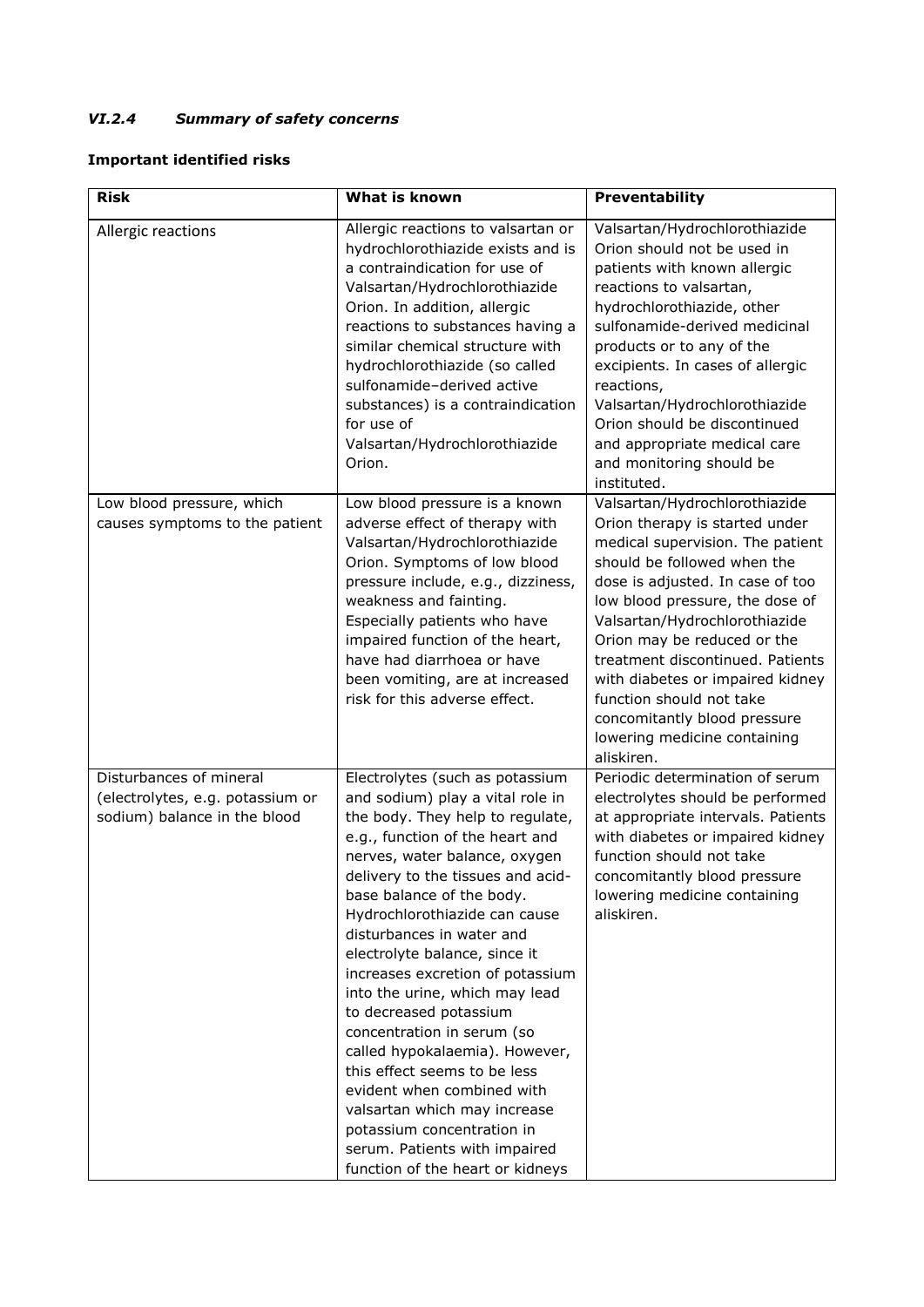| <b>Risk</b>                           | <b>What is known</b>                                                                                                                                                                                                                                                                                                                                                                                                                                                                                                                                                                    | Preventability                                                                                                                                                                                                                                                                                                                                                                                                                                                                                                                                                                                                                                                                                                                                                                                                                                                                                                                                                                                                                                                                               |
|---------------------------------------|-----------------------------------------------------------------------------------------------------------------------------------------------------------------------------------------------------------------------------------------------------------------------------------------------------------------------------------------------------------------------------------------------------------------------------------------------------------------------------------------------------------------------------------------------------------------------------------------|----------------------------------------------------------------------------------------------------------------------------------------------------------------------------------------------------------------------------------------------------------------------------------------------------------------------------------------------------------------------------------------------------------------------------------------------------------------------------------------------------------------------------------------------------------------------------------------------------------------------------------------------------------------------------------------------------------------------------------------------------------------------------------------------------------------------------------------------------------------------------------------------------------------------------------------------------------------------------------------------------------------------------------------------------------------------------------------------|
|                                       | are at higher risk for<br>disturbances of electrolyte<br>balance.                                                                                                                                                                                                                                                                                                                                                                                                                                                                                                                       |                                                                                                                                                                                                                                                                                                                                                                                                                                                                                                                                                                                                                                                                                                                                                                                                                                                                                                                                                                                                                                                                                              |
| Impaired function of the kidneys      | Impairment of the function of<br>the kidneys has been reported<br>during the use of<br>Valsartan/Hydrochlorothiazide<br>Orion, especially in patients with<br>previous renal failure.                                                                                                                                                                                                                                                                                                                                                                                                   | Valsartan/Hydrochlorothiazide<br>Orion is contraindicated in<br>patients with severe renal<br>impairment. A periodic<br>monitoring of kidney tests and<br>electrolytes is recommended in<br>patients with mild to moderate<br>renal impairment. Patients with<br>diabetes or impaired kidney<br>function should not take<br>concomitantly blood pressure<br>lowering medicine containing<br>aliskiren.                                                                                                                                                                                                                                                                                                                                                                                                                                                                                                                                                                                                                                                                                       |
| Use during pregnancy and<br>lactation | Currently, there is no<br>information on use of<br>angiotensin receptor blockers<br>during the first trimester of<br>pregnancy and there may be<br>increased risk for abnormalities<br>of the embryo. The use during<br>second and third trimester of<br>pregnancy is known to induce<br>harmful effects to the<br>development of the fetus<br>(decreased renal function,<br>retardation of development of<br>bone structures of the skull) and<br>to the development of the<br>newborn infant (renal<br>impairment, decreased blood<br>pressure, increased serum<br>potassium levels). | The use of angiotensin receptor<br>blockers, such as valsartan, is<br>not recommended during the<br>first trimester of pregnancy. The<br>use of angiotensin receptor<br>blockers is contraindicated<br>during the second and third<br>trimester of pregnancy.<br>Valsartan/Hydrochlorothiazide<br>Orion therapy should not be<br>initiated during pregnancy.<br>Unless continued therapy is<br>considered essential, patient<br>planning pregnancy should be<br>changed to alternative anti-<br>hypertensive treatment. When<br>pregnancy is diagnosed, the<br>treatment with<br>Valsartan/Hydrochlorothiazide<br>Orion should be discontinued,<br>and, if appropriate, alternative<br>therapy started. Should<br>exposure to<br>Valsartan/Hydrochlorothiazide<br>Orion have occurred from the<br>second trimester of pregnancy,<br>the ultrasound check of renal<br>function and the formation of<br>bone structure of the skull is<br>recommended. Infants whose<br>mother has taken<br>Valsartan/Hydrochlorothiazide<br>Orion should be closely observed<br>for decreased blood pressure. |